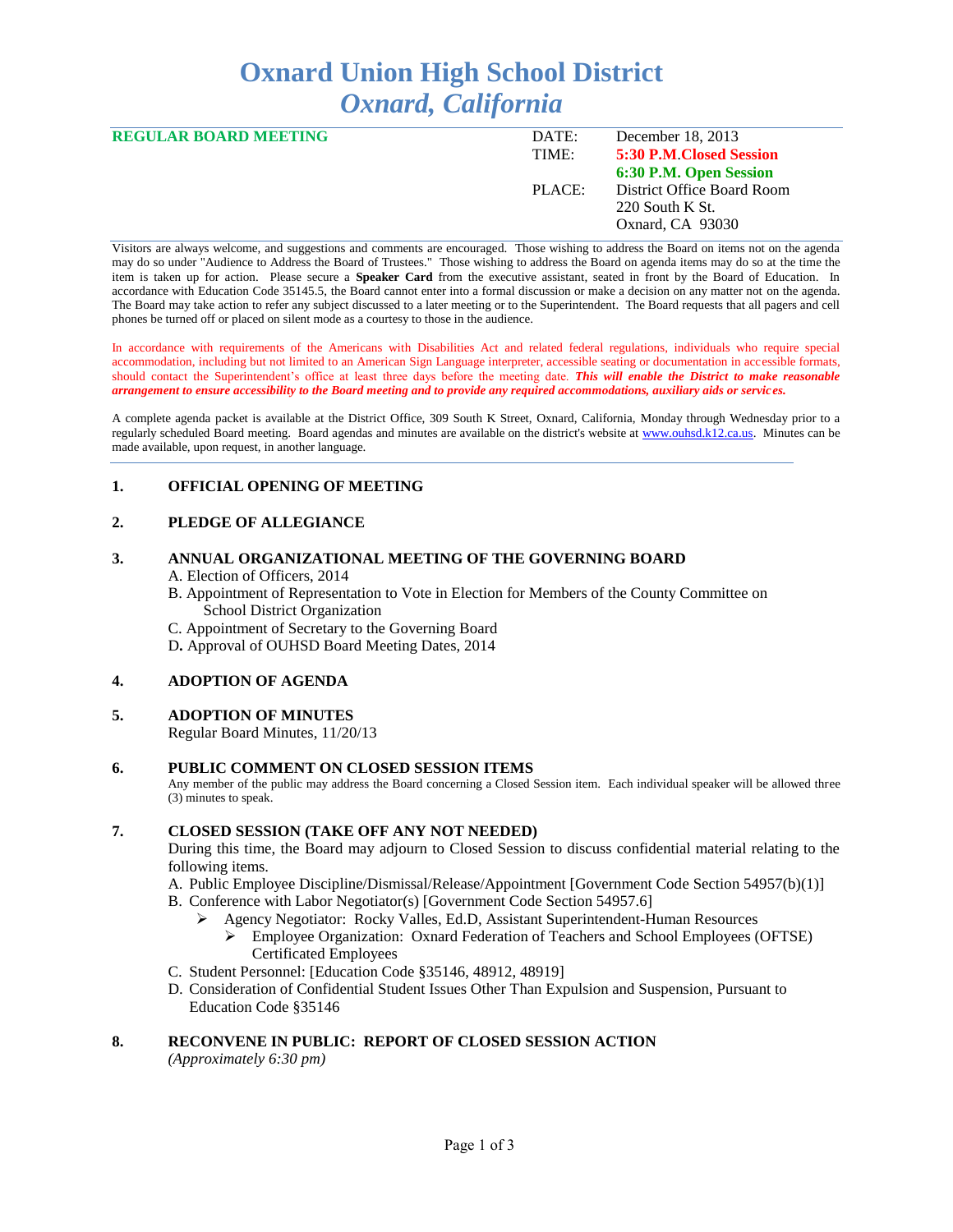Board Meeting Agenda December 18, 2013

## **9. RECOGNITION**

A. ACHS 1st Place - Geo Bowl Team B**.** Outgoing Board President

#### **10. AUDIENCE TO ADDRESS BOARD OF TRUSTEES**

Those persons wishing to address the Board may do so at this time by completing a Speaker Card. All comments are to be directed to the Board President. Individual speakers shall be allowed three (3) minutes to address the Board on each agenda or non-agenda item. With Board consent, the President may increase or decrease the time allowed for public presentation, depending on the topic and the number of persons wishing to be heard. The President may take a poll of speakers for or against a particular issue and may ask that additional persons speak only if they have something new to add. Please refer to the complete text of Oxnard Union High School District Board Policy 9323: *Procedures for Communicating with the Board of Trustees.*

#### **11. SUPERINTENDENT'S REPORTS**

General Report: Gabe Soumakian, Ed.D., Superintendent

**12. PUBLIC HEARING** – Adoption of New Graduation Requirements for the Oxnard Union High School District

#### **13. REPORTS TO THE BOARD**

- A. Max Zielsdorf Student Representative to the Board
- B. EPA Energy Star Awards for all six comprehensive school sites Maryann Larrieu and Stephen McFarland
- C. Prop 39 Update Maryann Larrieu and Stephen McFarland
- D. Regular Monthly Budget Update Steve Dickinson
- E. Format of Lease Leaseback Agreements Steve Dickinson
- F. Suspension, Expulsions, Behavior/Interventions, Saturday School –Kathy Greaves

#### **14. CONSENT CALENDAR**

- A. Consideration of Approval of Authorization of Signatures
- B. Consideration of Approval of Agreement between HMC Architects and Oxnard Union High School District for Landscape Modifications at Rancho Campana High School
- C. Consideration of Approval of Agreement between Oxnard Union High School District/Pacifica High School and American Star Trailways for Grad Night Transportation
- D. Consideration of Approval of Agreement between Oxnard Union High school District/Channel Islands High School and Herff Jones for the Production of 2013-2014 Yearbook
- E. Consideration of Approval of Disposal of Surplus, October 15 December 6, 2013
- F. Consideration of Approval of Purchase Orders and Direct Pays, November 7 December 4, 2013
- G. Consideration of Approval of Waiver of CAHSEE Requirement for OUHSD Students with Disabilities
- H. Consideration of Approval of Non-Public School Placement for Student Case Number 12-14, According to the Recommendation of the Student's IEP Team and the Director of Special Education
- I. Consideration of Approval of Memo of Understanding between Oxnard Union High School District-Hueneme High School and Ventura County Office of Education (VCOE); Professional Learning
- J. Consideration of Approval of Agreement between Oxnard Union High School District and Dynamic Education
- K. Consideration of Approval of Stipulated Student Expulsion by Agreement of the School Principal, the Student, and the Students' Parent/Guardian, as per Board Policy 5144, Section 22
- L. Consideration of Approval of Agreement for Services between Oxnard Union High School District and Michael Seaton, Consultant
- M. Consideration of Approval of Certificated and Classified Personnel
- N. Consideration of Approval of Revised Job Description
- O. Consideration of Adoption of 2014-2015 School Calendar